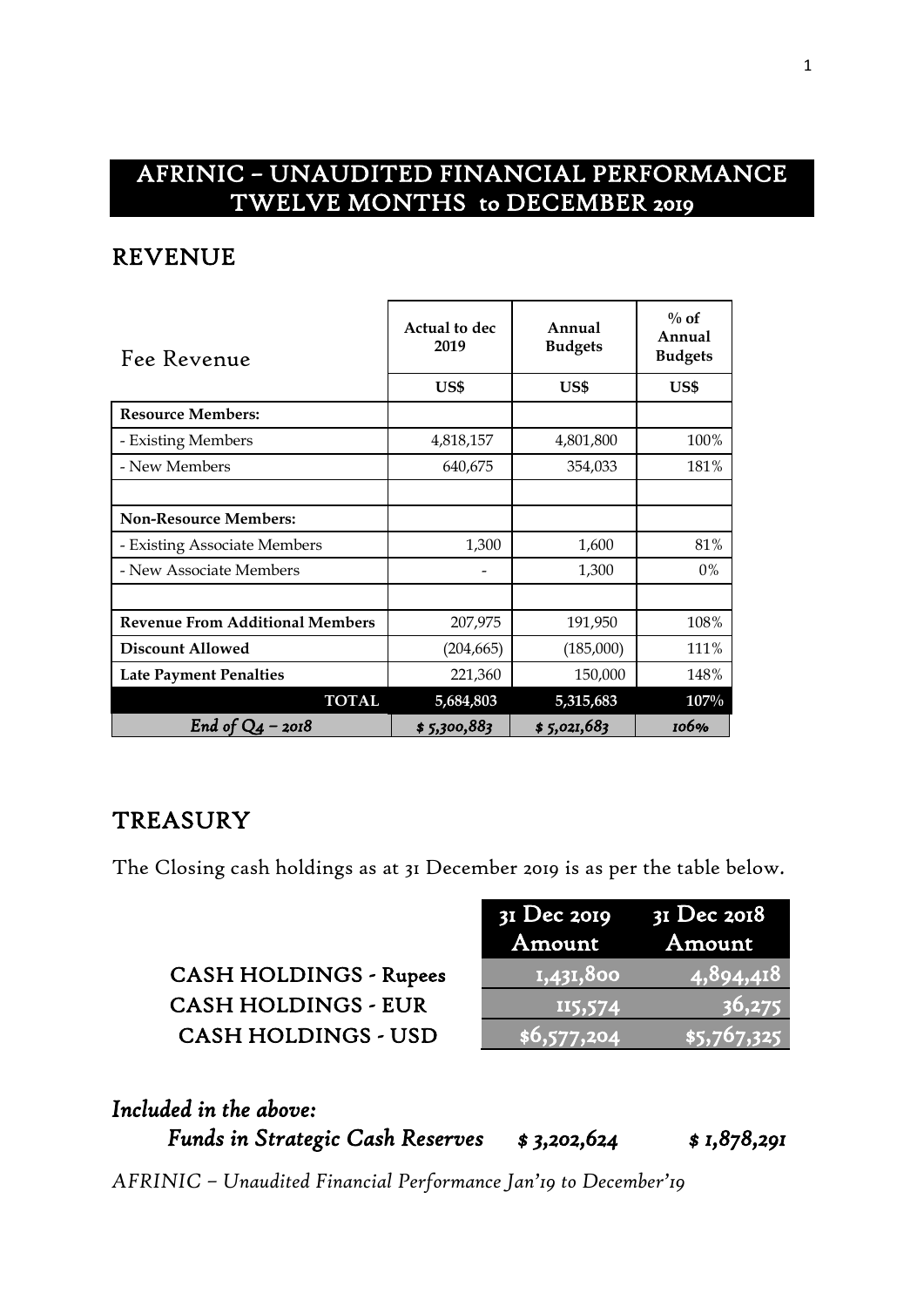| Administrative expenses            | Actual to<br>Dec'19        | <b>Balance</b><br>Remaining<br>in Budget | Annual<br>budget | <b>Actual vs</b><br>budget % |
|------------------------------------|----------------------------|------------------------------------------|------------------|------------------------------|
| <b>HR</b>                          | 2,372,609                  | 609,391                                  | 2,982,000        | 80%                          |
| Telephone & Comm.                  | 45,113                     | 23,687                                   | 68,800           | 66%                          |
| Computer expenses                  | 159,677                    | 1,323                                    | 161,000          | 99%                          |
| Office expenses                    | 244,537                    | 24,963                                   | 269,500          | 91%                          |
| Motor vehicle expenses             | 927                        | 4,073                                    | 5,000            | 19%                          |
| Insurance                          | 34,816                     | 1,684                                    | 36,500           | 95%                          |
| Printing, postage & stat           | 35,622                     | 3,178                                    | 38,800           | 92%                          |
| <b>Bank</b> charges                | 69,219                     | (4,219)                                  | 65,000           | 106%                         |
| Professional fees                  | 13,465                     | 235                                      | 13,700           | 98%                          |
| Depreciation                       | 128,388                    | 1,612                                    | 130,000          | 99%                          |
| Legal & Consulting fees            | 53,245                     | 62,255                                   | 115,500          | 46%                          |
| <b>Total Admin. Expenses</b>       | 3,157,618                  | 728,182                                  | 3,885,800        | 81%                          |
| <b>Distribution expenses</b>       | <b>Actual</b> to<br>Dec'19 | <b>Balance</b><br>Remaining<br>in Budget | Annual<br>budget | <b>Actual vs</b><br>budget % |
| Marketing & Comms. Exps            | 15,322                     | 42,878                                   | 58,200           | 26%                          |
| <b>Bad</b> debts                   | 73,660                     | (23,660)                                 | 50,000           | 147%                         |
| <b>Meeting Expenses</b>            | 214,496                    | 75,504                                   | 290,000          | 74%                          |
| Members Training                   | 54,371                     | 58,729                                   | 113,100          | 48%                          |
| <b>Travel Expenses</b>             | 540,300                    | (50, 300)                                | 490,000          | 110%                         |
| Research & Development             | 6,919                      | 28,081                                   | 35,000           | 20%                          |
| Outreach activities                | 18,657                     | 76,343                                   | 95,000           | 20%                          |
| Community support                  | 141,373                    | 52,627                                   | 194,000          | 73%                          |
| NRO Shared Costs                   | 45,000                     | $\Omega$                                 | 45,000           | 100%                         |
| Contributions to ICANN             | 62,331                     | (1, 331)                                 | 61,000           | 102%                         |
| Remote Sites Ops Expenses          | 18,285                     | 12,215                                   | 30,500           | 60%                          |
| <b>Total Distribution expenses</b> | 1,190,714                  | 271,086                                  | 1,461,800        | 81%                          |
| Contingency (note 1 below)         | 98,775                     | 71,225                                   | 170,000          | 58%                          |
| <b>Total Operating expenses</b>    | 4,447,107                  | 1,070,493                                | 5,517,600        | 80%                          |

# Operating Costs – Performance against Annual Budgets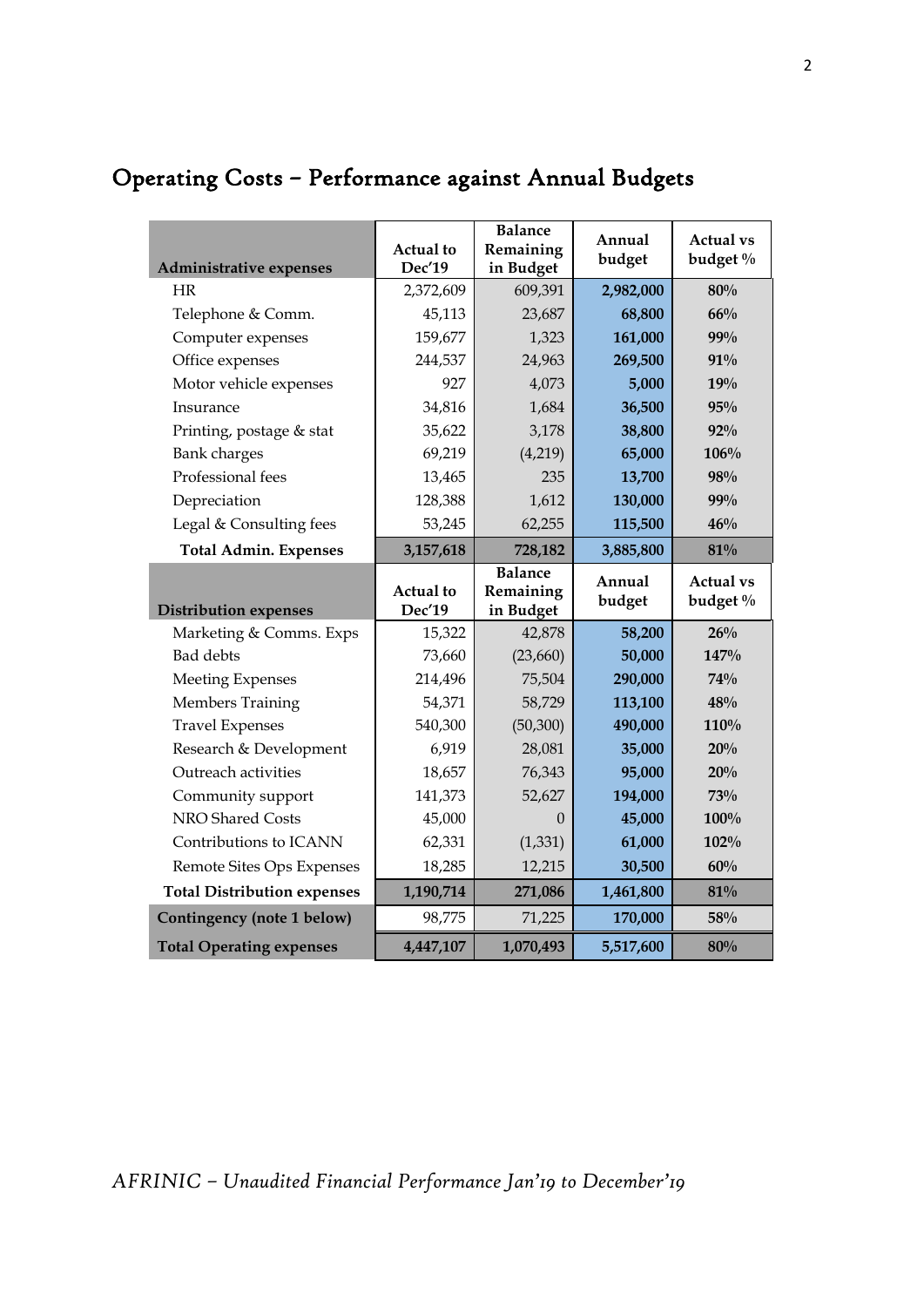### TRAVELS :

### SUMMARY

| <b>Actual to</b> | Annual        | $\%$ of annual |
|------------------|---------------|----------------|
| December         | <b>Budget</b> | budget         |
| 2019             |               |                |
| US\$             | US\$          |                |
| \$540,106        | \$490,000     | 110%           |

AIS'19 travel costs (\$ 118K) and AF 31 travel costs (\$ 134K) are included in the above

## AIS' 19 Travel Costs:

|        | No of<br>attendees | Accomodation | <b>Airfares</b> | Per diem/taxi etc | <b>Total</b> |
|--------|--------------------|--------------|-----------------|-------------------|--------------|
| Staff  | 26                 | 31,920       | 26,463          | 11,980            | 70,363       |
| Board  |                    | 8.280        | 7.744           | 11,125            | 27,149       |
| Others |                    | 8.640        | 7.983           | 4,505             | 21,128       |
|        | 43                 | 48,840       | 42,190          | 27,610            | 118,640      |

## AF' 31 Travel Costs:

|        | No of<br>attendees | Accomodation | <b>Airfares</b> | Per diem/taxi etc | Total   |
|--------|--------------------|--------------|-----------------|-------------------|---------|
| Staff  | 19                 | 33,200       | 34,294          | 15,715            | 83,209  |
| Board  |                    | 10,000       | 12,638          | 8,305             | 30,943  |
| Others | 5                  | 8.200        | 8.444           | 3.435             | 20,079  |
|        | 31                 | 51,400       | 55,376          | 27,455            | 134,231 |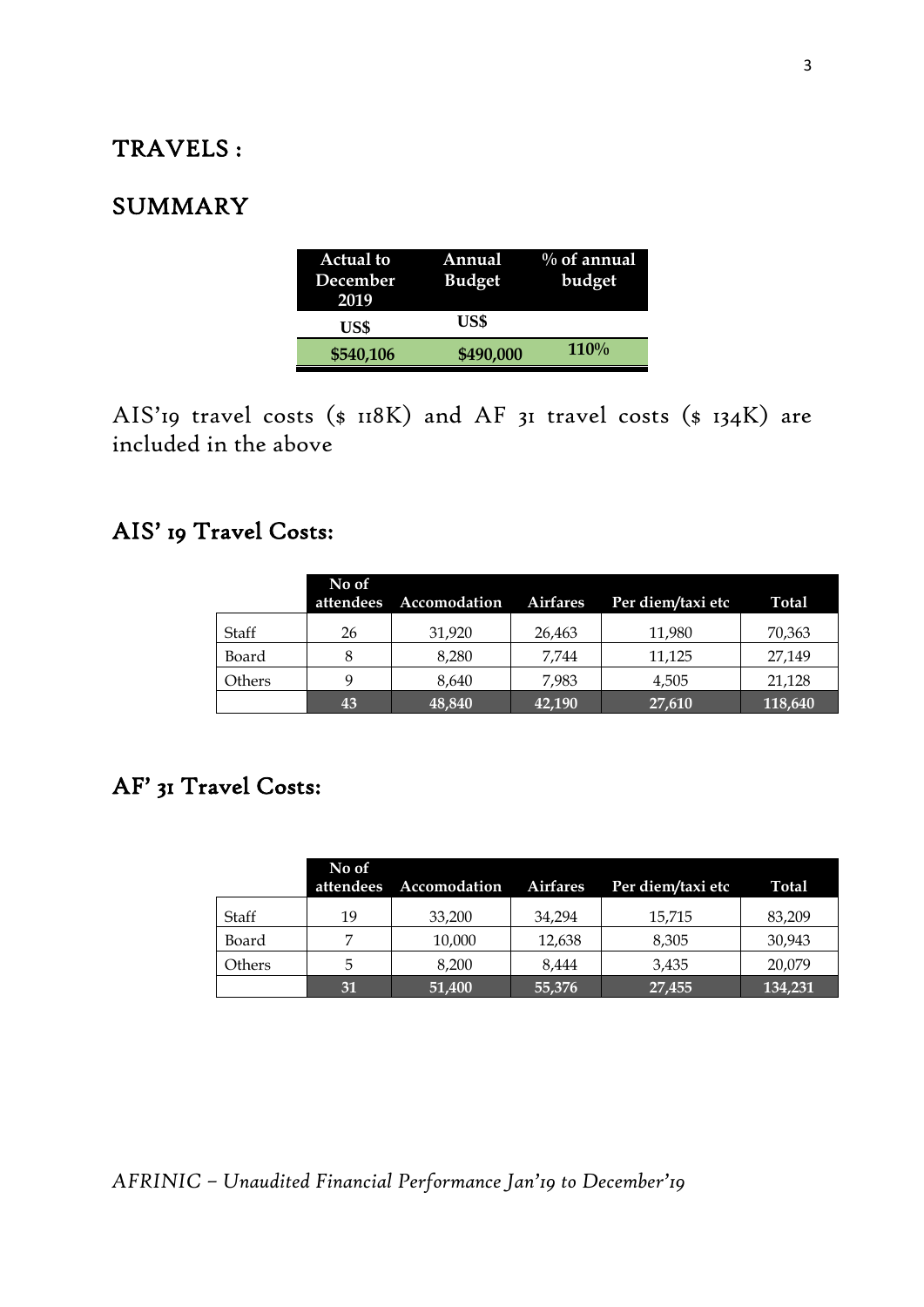# Afrinic was represented at the following Events :

| Others<br>Board<br>Meeting/Events<br><b>Executive</b><br>Non-Exe<br>Dat e<br>Location<br><b>APNIC</b><br>23 - 28 Feb<br>DAEJEON, SOUTHKOREA<br><b>RSCG</b> Meeting<br>23 - 28 Feb<br>SEOUL SOUTHKOREA<br><b>DATA CENTRE</b><br>25 - 28 Mar<br><b>JOHANNESBURG</b><br><b>ICANN 64</b><br>9 - 15 March<br>KOBE<br>J.<br>23 - 29 Mar<br><b>PRAGUE</b><br><b>IETF104</b><br>3<br><b>OUTREACH In BURKINA FASO</b><br>18 - 22 Feb<br><b>OUAGADOUGOU</b><br><b>WACREN</b><br>11 - 15 March<br><b>ACCRA</b><br><b>KZNNOG</b><br>4 - 5 April<br>Durban, SA<br>Douala, Cameroon<br>Conference loT & Big Data<br>6 - 15 April<br><b>OSIANE 2019</b><br>15 - 18 April<br>Brazzaville, Rep. of Congo<br>1<br><b>Board Meeting</b><br>Kigali, Rwanda<br>10 - 12 May<br>8<br><b>Transform Africa</b><br>14 - 17 May<br>Kigali, Rwanda<br><b>RIPE 78</b><br>20 - 24 May<br><b>Iceland</b><br>RIPE 78 / NRO Face-to-Face<br><b>Iceland</b><br>22 - 26 May<br><b>ARIN 43</b><br>$7 - 10$ June<br><b>Barbados</b><br>1<br>1<br><b>AIS 19</b><br>8<br>09 - 21 June<br>Kampala, Uganda<br>$\overline{2}$<br>24<br>9<br><b>ICANN65</b><br>24 - 27 June<br>Marrakech, Morocco<br><b>Subregional Workshop</b><br>Yaounde, Cameroon<br>03 - 05 July<br>03 - 05 July<br><b>ACM Compass</b><br>Accra<br><b>Montreal, Canada</b><br><b>IETF105</b><br>20 - 26 July<br><b>Africa DNS Forum</b><br>22 - 24 July<br>Gaborone, Bostwana<br><b>WAIGF 2019</b><br>22 - 26 July<br>Gambia<br>SAFNOG/IWEEK<br>26 - 28 August<br>Johannesburg, SA<br>2<br><b>Board Retreat / AFPIF</b><br><b>Mauritius</b><br>20 - 26 August<br>7<br><b>FFGI 2019</b><br>26 - 30 August<br>Ouagadougou, Burkina Faso<br>Kinshasa, DRC<br>Atelier de Validation du Plan National Numerique<br>02 - 06 September<br>1<br><b>AFRICA IGF</b><br>09 - 13 September<br>Ndjamena, Chad<br><b>IACNIC 32</b><br>Panama City<br>03 - 11 October<br>LACNIC 32 / HR RIR Retreat<br>07 - 11 October<br>Panama City<br><b>Board Meeting &amp; CEO Recruitment</b><br>07 - 14 October<br><b>Mauritius</b><br>7<br><b>RIPE79</b><br>14 - 18 October<br><b>Net herlands</b><br>2<br><b>UbuntuNet 2019</b><br>28 Oct - 01 November<br>Madagascar<br>2<br><b>NeNOG 2019</b><br>28 Oct - 01 November<br>Lagos, Nigeria<br><b>Meeting with CEO</b><br>23 - 27 October<br>Kigali, Rwanda<br>1<br><b>CEO</b> Introduction<br>28 October - 07 November Mauritius<br>31 October - 02 November<br>ARIN 44<br>Austin, USA<br>2<br>ICANN66<br>02 - 07 November<br>Montreal, Canada<br><b>SADC Workshop</b><br>04 - 09 November<br>Harare, Zimbabwe<br><b>IETF106</b><br>18-22 November<br>Singapore<br><b>IGF2019</b><br>25 - 29 November<br>Berlin, Germany<br><b>CFO RIR Meeting</b><br>12 - 16 November<br>Montevideo, Uruguay<br>AF-31 Meeting<br>01 - 06 December<br>Luanda, Angola<br>5<br>2<br>17<br>7<br><b>Tribute in Cairo</b><br>20 - 21 December<br>Cairo. Egypt<br><b>Meeting in Brussels</b><br>18-19 December<br><b>Brussels</b> , Belgium<br>14<br>84 |  |    |  |    |                |
|--------------------------------------------------------------------------------------------------------------------------------------------------------------------------------------------------------------------------------------------------------------------------------------------------------------------------------------------------------------------------------------------------------------------------------------------------------------------------------------------------------------------------------------------------------------------------------------------------------------------------------------------------------------------------------------------------------------------------------------------------------------------------------------------------------------------------------------------------------------------------------------------------------------------------------------------------------------------------------------------------------------------------------------------------------------------------------------------------------------------------------------------------------------------------------------------------------------------------------------------------------------------------------------------------------------------------------------------------------------------------------------------------------------------------------------------------------------------------------------------------------------------------------------------------------------------------------------------------------------------------------------------------------------------------------------------------------------------------------------------------------------------------------------------------------------------------------------------------------------------------------------------------------------------------------------------------------------------------------------------------------------------------------------------------------------------------------------------------------------------------------------------------------------------------------------------------------------------------------------------------------------------------------------------------------------------------------------------------------------------------------------------------------------------------------------------------------------------------------------------------------------------------------------------------------------------------------------------------------------------------------------------------------------------------------------------------------------------------------------------------------------------------------------------------------------------------------------------------------------------------------------------------------------------------------------------------------------------------------------|--|----|--|----|----------------|
|                                                                                                                                                                                                                                                                                                                                                                                                                                                                                                                                                                                                                                                                                                                                                                                                                                                                                                                                                                                                                                                                                                                                                                                                                                                                                                                                                                                                                                                                                                                                                                                                                                                                                                                                                                                                                                                                                                                                                                                                                                                                                                                                                                                                                                                                                                                                                                                                                                                                                                                                                                                                                                                                                                                                                                                                                                                                                                                                                                                      |  |    |  |    | <b>TOTAL</b>   |
|                                                                                                                                                                                                                                                                                                                                                                                                                                                                                                                                                                                                                                                                                                                                                                                                                                                                                                                                                                                                                                                                                                                                                                                                                                                                                                                                                                                                                                                                                                                                                                                                                                                                                                                                                                                                                                                                                                                                                                                                                                                                                                                                                                                                                                                                                                                                                                                                                                                                                                                                                                                                                                                                                                                                                                                                                                                                                                                                                                                      |  |    |  |    | $\overline{2}$ |
|                                                                                                                                                                                                                                                                                                                                                                                                                                                                                                                                                                                                                                                                                                                                                                                                                                                                                                                                                                                                                                                                                                                                                                                                                                                                                                                                                                                                                                                                                                                                                                                                                                                                                                                                                                                                                                                                                                                                                                                                                                                                                                                                                                                                                                                                                                                                                                                                                                                                                                                                                                                                                                                                                                                                                                                                                                                                                                                                                                                      |  |    |  |    | $\mathbf{1}$   |
|                                                                                                                                                                                                                                                                                                                                                                                                                                                                                                                                                                                                                                                                                                                                                                                                                                                                                                                                                                                                                                                                                                                                                                                                                                                                                                                                                                                                                                                                                                                                                                                                                                                                                                                                                                                                                                                                                                                                                                                                                                                                                                                                                                                                                                                                                                                                                                                                                                                                                                                                                                                                                                                                                                                                                                                                                                                                                                                                                                                      |  |    |  |    | 1              |
|                                                                                                                                                                                                                                                                                                                                                                                                                                                                                                                                                                                                                                                                                                                                                                                                                                                                                                                                                                                                                                                                                                                                                                                                                                                                                                                                                                                                                                                                                                                                                                                                                                                                                                                                                                                                                                                                                                                                                                                                                                                                                                                                                                                                                                                                                                                                                                                                                                                                                                                                                                                                                                                                                                                                                                                                                                                                                                                                                                                      |  |    |  |    | 3              |
|                                                                                                                                                                                                                                                                                                                                                                                                                                                                                                                                                                                                                                                                                                                                                                                                                                                                                                                                                                                                                                                                                                                                                                                                                                                                                                                                                                                                                                                                                                                                                                                                                                                                                                                                                                                                                                                                                                                                                                                                                                                                                                                                                                                                                                                                                                                                                                                                                                                                                                                                                                                                                                                                                                                                                                                                                                                                                                                                                                                      |  |    |  |    | 3              |
|                                                                                                                                                                                                                                                                                                                                                                                                                                                                                                                                                                                                                                                                                                                                                                                                                                                                                                                                                                                                                                                                                                                                                                                                                                                                                                                                                                                                                                                                                                                                                                                                                                                                                                                                                                                                                                                                                                                                                                                                                                                                                                                                                                                                                                                                                                                                                                                                                                                                                                                                                                                                                                                                                                                                                                                                                                                                                                                                                                                      |  |    |  |    | $\mathbf{1}$   |
|                                                                                                                                                                                                                                                                                                                                                                                                                                                                                                                                                                                                                                                                                                                                                                                                                                                                                                                                                                                                                                                                                                                                                                                                                                                                                                                                                                                                                                                                                                                                                                                                                                                                                                                                                                                                                                                                                                                                                                                                                                                                                                                                                                                                                                                                                                                                                                                                                                                                                                                                                                                                                                                                                                                                                                                                                                                                                                                                                                                      |  |    |  |    | $\mathbf{1}$   |
|                                                                                                                                                                                                                                                                                                                                                                                                                                                                                                                                                                                                                                                                                                                                                                                                                                                                                                                                                                                                                                                                                                                                                                                                                                                                                                                                                                                                                                                                                                                                                                                                                                                                                                                                                                                                                                                                                                                                                                                                                                                                                                                                                                                                                                                                                                                                                                                                                                                                                                                                                                                                                                                                                                                                                                                                                                                                                                                                                                                      |  |    |  |    | 1              |
|                                                                                                                                                                                                                                                                                                                                                                                                                                                                                                                                                                                                                                                                                                                                                                                                                                                                                                                                                                                                                                                                                                                                                                                                                                                                                                                                                                                                                                                                                                                                                                                                                                                                                                                                                                                                                                                                                                                                                                                                                                                                                                                                                                                                                                                                                                                                                                                                                                                                                                                                                                                                                                                                                                                                                                                                                                                                                                                                                                                      |  |    |  |    | $\mathbf{1}$   |
|                                                                                                                                                                                                                                                                                                                                                                                                                                                                                                                                                                                                                                                                                                                                                                                                                                                                                                                                                                                                                                                                                                                                                                                                                                                                                                                                                                                                                                                                                                                                                                                                                                                                                                                                                                                                                                                                                                                                                                                                                                                                                                                                                                                                                                                                                                                                                                                                                                                                                                                                                                                                                                                                                                                                                                                                                                                                                                                                                                                      |  |    |  |    | $\overline{2}$ |
|                                                                                                                                                                                                                                                                                                                                                                                                                                                                                                                                                                                                                                                                                                                                                                                                                                                                                                                                                                                                                                                                                                                                                                                                                                                                                                                                                                                                                                                                                                                                                                                                                                                                                                                                                                                                                                                                                                                                                                                                                                                                                                                                                                                                                                                                                                                                                                                                                                                                                                                                                                                                                                                                                                                                                                                                                                                                                                                                                                                      |  |    |  |    | 10             |
|                                                                                                                                                                                                                                                                                                                                                                                                                                                                                                                                                                                                                                                                                                                                                                                                                                                                                                                                                                                                                                                                                                                                                                                                                                                                                                                                                                                                                                                                                                                                                                                                                                                                                                                                                                                                                                                                                                                                                                                                                                                                                                                                                                                                                                                                                                                                                                                                                                                                                                                                                                                                                                                                                                                                                                                                                                                                                                                                                                                      |  |    |  |    | 3              |
|                                                                                                                                                                                                                                                                                                                                                                                                                                                                                                                                                                                                                                                                                                                                                                                                                                                                                                                                                                                                                                                                                                                                                                                                                                                                                                                                                                                                                                                                                                                                                                                                                                                                                                                                                                                                                                                                                                                                                                                                                                                                                                                                                                                                                                                                                                                                                                                                                                                                                                                                                                                                                                                                                                                                                                                                                                                                                                                                                                                      |  |    |  |    | $\mathbf{1}$   |
|                                                                                                                                                                                                                                                                                                                                                                                                                                                                                                                                                                                                                                                                                                                                                                                                                                                                                                                                                                                                                                                                                                                                                                                                                                                                                                                                                                                                                                                                                                                                                                                                                                                                                                                                                                                                                                                                                                                                                                                                                                                                                                                                                                                                                                                                                                                                                                                                                                                                                                                                                                                                                                                                                                                                                                                                                                                                                                                                                                                      |  |    |  |    | $\overline{2}$ |
|                                                                                                                                                                                                                                                                                                                                                                                                                                                                                                                                                                                                                                                                                                                                                                                                                                                                                                                                                                                                                                                                                                                                                                                                                                                                                                                                                                                                                                                                                                                                                                                                                                                                                                                                                                                                                                                                                                                                                                                                                                                                                                                                                                                                                                                                                                                                                                                                                                                                                                                                                                                                                                                                                                                                                                                                                                                                                                                                                                                      |  |    |  |    | $\overline{2}$ |
|                                                                                                                                                                                                                                                                                                                                                                                                                                                                                                                                                                                                                                                                                                                                                                                                                                                                                                                                                                                                                                                                                                                                                                                                                                                                                                                                                                                                                                                                                                                                                                                                                                                                                                                                                                                                                                                                                                                                                                                                                                                                                                                                                                                                                                                                                                                                                                                                                                                                                                                                                                                                                                                                                                                                                                                                                                                                                                                                                                                      |  |    |  |    | 43             |
|                                                                                                                                                                                                                                                                                                                                                                                                                                                                                                                                                                                                                                                                                                                                                                                                                                                                                                                                                                                                                                                                                                                                                                                                                                                                                                                                                                                                                                                                                                                                                                                                                                                                                                                                                                                                                                                                                                                                                                                                                                                                                                                                                                                                                                                                                                                                                                                                                                                                                                                                                                                                                                                                                                                                                                                                                                                                                                                                                                                      |  |    |  |    | $\overline{2}$ |
|                                                                                                                                                                                                                                                                                                                                                                                                                                                                                                                                                                                                                                                                                                                                                                                                                                                                                                                                                                                                                                                                                                                                                                                                                                                                                                                                                                                                                                                                                                                                                                                                                                                                                                                                                                                                                                                                                                                                                                                                                                                                                                                                                                                                                                                                                                                                                                                                                                                                                                                                                                                                                                                                                                                                                                                                                                                                                                                                                                                      |  |    |  |    | 1              |
|                                                                                                                                                                                                                                                                                                                                                                                                                                                                                                                                                                                                                                                                                                                                                                                                                                                                                                                                                                                                                                                                                                                                                                                                                                                                                                                                                                                                                                                                                                                                                                                                                                                                                                                                                                                                                                                                                                                                                                                                                                                                                                                                                                                                                                                                                                                                                                                                                                                                                                                                                                                                                                                                                                                                                                                                                                                                                                                                                                                      |  |    |  |    | $\mathbf{1}$   |
|                                                                                                                                                                                                                                                                                                                                                                                                                                                                                                                                                                                                                                                                                                                                                                                                                                                                                                                                                                                                                                                                                                                                                                                                                                                                                                                                                                                                                                                                                                                                                                                                                                                                                                                                                                                                                                                                                                                                                                                                                                                                                                                                                                                                                                                                                                                                                                                                                                                                                                                                                                                                                                                                                                                                                                                                                                                                                                                                                                                      |  |    |  |    | $\mathbf{1}$   |
|                                                                                                                                                                                                                                                                                                                                                                                                                                                                                                                                                                                                                                                                                                                                                                                                                                                                                                                                                                                                                                                                                                                                                                                                                                                                                                                                                                                                                                                                                                                                                                                                                                                                                                                                                                                                                                                                                                                                                                                                                                                                                                                                                                                                                                                                                                                                                                                                                                                                                                                                                                                                                                                                                                                                                                                                                                                                                                                                                                                      |  |    |  |    | $\mathbf{1}$   |
|                                                                                                                                                                                                                                                                                                                                                                                                                                                                                                                                                                                                                                                                                                                                                                                                                                                                                                                                                                                                                                                                                                                                                                                                                                                                                                                                                                                                                                                                                                                                                                                                                                                                                                                                                                                                                                                                                                                                                                                                                                                                                                                                                                                                                                                                                                                                                                                                                                                                                                                                                                                                                                                                                                                                                                                                                                                                                                                                                                                      |  |    |  |    | $\mathbf{1}$   |
|                                                                                                                                                                                                                                                                                                                                                                                                                                                                                                                                                                                                                                                                                                                                                                                                                                                                                                                                                                                                                                                                                                                                                                                                                                                                                                                                                                                                                                                                                                                                                                                                                                                                                                                                                                                                                                                                                                                                                                                                                                                                                                                                                                                                                                                                                                                                                                                                                                                                                                                                                                                                                                                                                                                                                                                                                                                                                                                                                                                      |  |    |  |    | s              |
|                                                                                                                                                                                                                                                                                                                                                                                                                                                                                                                                                                                                                                                                                                                                                                                                                                                                                                                                                                                                                                                                                                                                                                                                                                                                                                                                                                                                                                                                                                                                                                                                                                                                                                                                                                                                                                                                                                                                                                                                                                                                                                                                                                                                                                                                                                                                                                                                                                                                                                                                                                                                                                                                                                                                                                                                                                                                                                                                                                                      |  |    |  |    | 10             |
|                                                                                                                                                                                                                                                                                                                                                                                                                                                                                                                                                                                                                                                                                                                                                                                                                                                                                                                                                                                                                                                                                                                                                                                                                                                                                                                                                                                                                                                                                                                                                                                                                                                                                                                                                                                                                                                                                                                                                                                                                                                                                                                                                                                                                                                                                                                                                                                                                                                                                                                                                                                                                                                                                                                                                                                                                                                                                                                                                                                      |  |    |  |    | $\mathbf{1}$   |
|                                                                                                                                                                                                                                                                                                                                                                                                                                                                                                                                                                                                                                                                                                                                                                                                                                                                                                                                                                                                                                                                                                                                                                                                                                                                                                                                                                                                                                                                                                                                                                                                                                                                                                                                                                                                                                                                                                                                                                                                                                                                                                                                                                                                                                                                                                                                                                                                                                                                                                                                                                                                                                                                                                                                                                                                                                                                                                                                                                                      |  |    |  |    | $\mathbf{1}$   |
|                                                                                                                                                                                                                                                                                                                                                                                                                                                                                                                                                                                                                                                                                                                                                                                                                                                                                                                                                                                                                                                                                                                                                                                                                                                                                                                                                                                                                                                                                                                                                                                                                                                                                                                                                                                                                                                                                                                                                                                                                                                                                                                                                                                                                                                                                                                                                                                                                                                                                                                                                                                                                                                                                                                                                                                                                                                                                                                                                                                      |  |    |  |    | $\mathbf{1}$   |
|                                                                                                                                                                                                                                                                                                                                                                                                                                                                                                                                                                                                                                                                                                                                                                                                                                                                                                                                                                                                                                                                                                                                                                                                                                                                                                                                                                                                                                                                                                                                                                                                                                                                                                                                                                                                                                                                                                                                                                                                                                                                                                                                                                                                                                                                                                                                                                                                                                                                                                                                                                                                                                                                                                                                                                                                                                                                                                                                                                                      |  |    |  |    | $\mathbf{1}$   |
|                                                                                                                                                                                                                                                                                                                                                                                                                                                                                                                                                                                                                                                                                                                                                                                                                                                                                                                                                                                                                                                                                                                                                                                                                                                                                                                                                                                                                                                                                                                                                                                                                                                                                                                                                                                                                                                                                                                                                                                                                                                                                                                                                                                                                                                                                                                                                                                                                                                                                                                                                                                                                                                                                                                                                                                                                                                                                                                                                                                      |  |    |  |    | 1              |
|                                                                                                                                                                                                                                                                                                                                                                                                                                                                                                                                                                                                                                                                                                                                                                                                                                                                                                                                                                                                                                                                                                                                                                                                                                                                                                                                                                                                                                                                                                                                                                                                                                                                                                                                                                                                                                                                                                                                                                                                                                                                                                                                                                                                                                                                                                                                                                                                                                                                                                                                                                                                                                                                                                                                                                                                                                                                                                                                                                                      |  |    |  |    | 7              |
|                                                                                                                                                                                                                                                                                                                                                                                                                                                                                                                                                                                                                                                                                                                                                                                                                                                                                                                                                                                                                                                                                                                                                                                                                                                                                                                                                                                                                                                                                                                                                                                                                                                                                                                                                                                                                                                                                                                                                                                                                                                                                                                                                                                                                                                                                                                                                                                                                                                                                                                                                                                                                                                                                                                                                                                                                                                                                                                                                                                      |  |    |  |    | 4              |
|                                                                                                                                                                                                                                                                                                                                                                                                                                                                                                                                                                                                                                                                                                                                                                                                                                                                                                                                                                                                                                                                                                                                                                                                                                                                                                                                                                                                                                                                                                                                                                                                                                                                                                                                                                                                                                                                                                                                                                                                                                                                                                                                                                                                                                                                                                                                                                                                                                                                                                                                                                                                                                                                                                                                                                                                                                                                                                                                                                                      |  |    |  |    | $\overline{2}$ |
|                                                                                                                                                                                                                                                                                                                                                                                                                                                                                                                                                                                                                                                                                                                                                                                                                                                                                                                                                                                                                                                                                                                                                                                                                                                                                                                                                                                                                                                                                                                                                                                                                                                                                                                                                                                                                                                                                                                                                                                                                                                                                                                                                                                                                                                                                                                                                                                                                                                                                                                                                                                                                                                                                                                                                                                                                                                                                                                                                                                      |  |    |  |    | 5              |
|                                                                                                                                                                                                                                                                                                                                                                                                                                                                                                                                                                                                                                                                                                                                                                                                                                                                                                                                                                                                                                                                                                                                                                                                                                                                                                                                                                                                                                                                                                                                                                                                                                                                                                                                                                                                                                                                                                                                                                                                                                                                                                                                                                                                                                                                                                                                                                                                                                                                                                                                                                                                                                                                                                                                                                                                                                                                                                                                                                                      |  |    |  |    | $\mathbf{1}$   |
|                                                                                                                                                                                                                                                                                                                                                                                                                                                                                                                                                                                                                                                                                                                                                                                                                                                                                                                                                                                                                                                                                                                                                                                                                                                                                                                                                                                                                                                                                                                                                                                                                                                                                                                                                                                                                                                                                                                                                                                                                                                                                                                                                                                                                                                                                                                                                                                                                                                                                                                                                                                                                                                                                                                                                                                                                                                                                                                                                                                      |  |    |  |    | $\overline{2}$ |
|                                                                                                                                                                                                                                                                                                                                                                                                                                                                                                                                                                                                                                                                                                                                                                                                                                                                                                                                                                                                                                                                                                                                                                                                                                                                                                                                                                                                                                                                                                                                                                                                                                                                                                                                                                                                                                                                                                                                                                                                                                                                                                                                                                                                                                                                                                                                                                                                                                                                                                                                                                                                                                                                                                                                                                                                                                                                                                                                                                                      |  |    |  |    | $\overline{2}$ |
|                                                                                                                                                                                                                                                                                                                                                                                                                                                                                                                                                                                                                                                                                                                                                                                                                                                                                                                                                                                                                                                                                                                                                                                                                                                                                                                                                                                                                                                                                                                                                                                                                                                                                                                                                                                                                                                                                                                                                                                                                                                                                                                                                                                                                                                                                                                                                                                                                                                                                                                                                                                                                                                                                                                                                                                                                                                                                                                                                                                      |  |    |  |    | 3              |
|                                                                                                                                                                                                                                                                                                                                                                                                                                                                                                                                                                                                                                                                                                                                                                                                                                                                                                                                                                                                                                                                                                                                                                                                                                                                                                                                                                                                                                                                                                                                                                                                                                                                                                                                                                                                                                                                                                                                                                                                                                                                                                                                                                                                                                                                                                                                                                                                                                                                                                                                                                                                                                                                                                                                                                                                                                                                                                                                                                                      |  |    |  |    | $\mathbf{1}$   |
|                                                                                                                                                                                                                                                                                                                                                                                                                                                                                                                                                                                                                                                                                                                                                                                                                                                                                                                                                                                                                                                                                                                                                                                                                                                                                                                                                                                                                                                                                                                                                                                                                                                                                                                                                                                                                                                                                                                                                                                                                                                                                                                                                                                                                                                                                                                                                                                                                                                                                                                                                                                                                                                                                                                                                                                                                                                                                                                                                                                      |  |    |  |    | $\mathbf{1}$   |
|                                                                                                                                                                                                                                                                                                                                                                                                                                                                                                                                                                                                                                                                                                                                                                                                                                                                                                                                                                                                                                                                                                                                                                                                                                                                                                                                                                                                                                                                                                                                                                                                                                                                                                                                                                                                                                                                                                                                                                                                                                                                                                                                                                                                                                                                                                                                                                                                                                                                                                                                                                                                                                                                                                                                                                                                                                                                                                                                                                                      |  |    |  |    | 5              |
|                                                                                                                                                                                                                                                                                                                                                                                                                                                                                                                                                                                                                                                                                                                                                                                                                                                                                                                                                                                                                                                                                                                                                                                                                                                                                                                                                                                                                                                                                                                                                                                                                                                                                                                                                                                                                                                                                                                                                                                                                                                                                                                                                                                                                                                                                                                                                                                                                                                                                                                                                                                                                                                                                                                                                                                                                                                                                                                                                                                      |  |    |  |    | $\mathbf{1}$   |
|                                                                                                                                                                                                                                                                                                                                                                                                                                                                                                                                                                                                                                                                                                                                                                                                                                                                                                                                                                                                                                                                                                                                                                                                                                                                                                                                                                                                                                                                                                                                                                                                                                                                                                                                                                                                                                                                                                                                                                                                                                                                                                                                                                                                                                                                                                                                                                                                                                                                                                                                                                                                                                                                                                                                                                                                                                                                                                                                                                                      |  |    |  |    | 31             |
|                                                                                                                                                                                                                                                                                                                                                                                                                                                                                                                                                                                                                                                                                                                                                                                                                                                                                                                                                                                                                                                                                                                                                                                                                                                                                                                                                                                                                                                                                                                                                                                                                                                                                                                                                                                                                                                                                                                                                                                                                                                                                                                                                                                                                                                                                                                                                                                                                                                                                                                                                                                                                                                                                                                                                                                                                                                                                                                                                                                      |  |    |  |    | 1              |
|                                                                                                                                                                                                                                                                                                                                                                                                                                                                                                                                                                                                                                                                                                                                                                                                                                                                                                                                                                                                                                                                                                                                                                                                                                                                                                                                                                                                                                                                                                                                                                                                                                                                                                                                                                                                                                                                                                                                                                                                                                                                                                                                                                                                                                                                                                                                                                                                                                                                                                                                                                                                                                                                                                                                                                                                                                                                                                                                                                                      |  |    |  |    | $\mathbf{1}$   |
|                                                                                                                                                                                                                                                                                                                                                                                                                                                                                                                                                                                                                                                                                                                                                                                                                                                                                                                                                                                                                                                                                                                                                                                                                                                                                                                                                                                                                                                                                                                                                                                                                                                                                                                                                                                                                                                                                                                                                                                                                                                                                                                                                                                                                                                                                                                                                                                                                                                                                                                                                                                                                                                                                                                                                                                                                                                                                                                                                                                      |  | 21 |  | 52 | 171            |